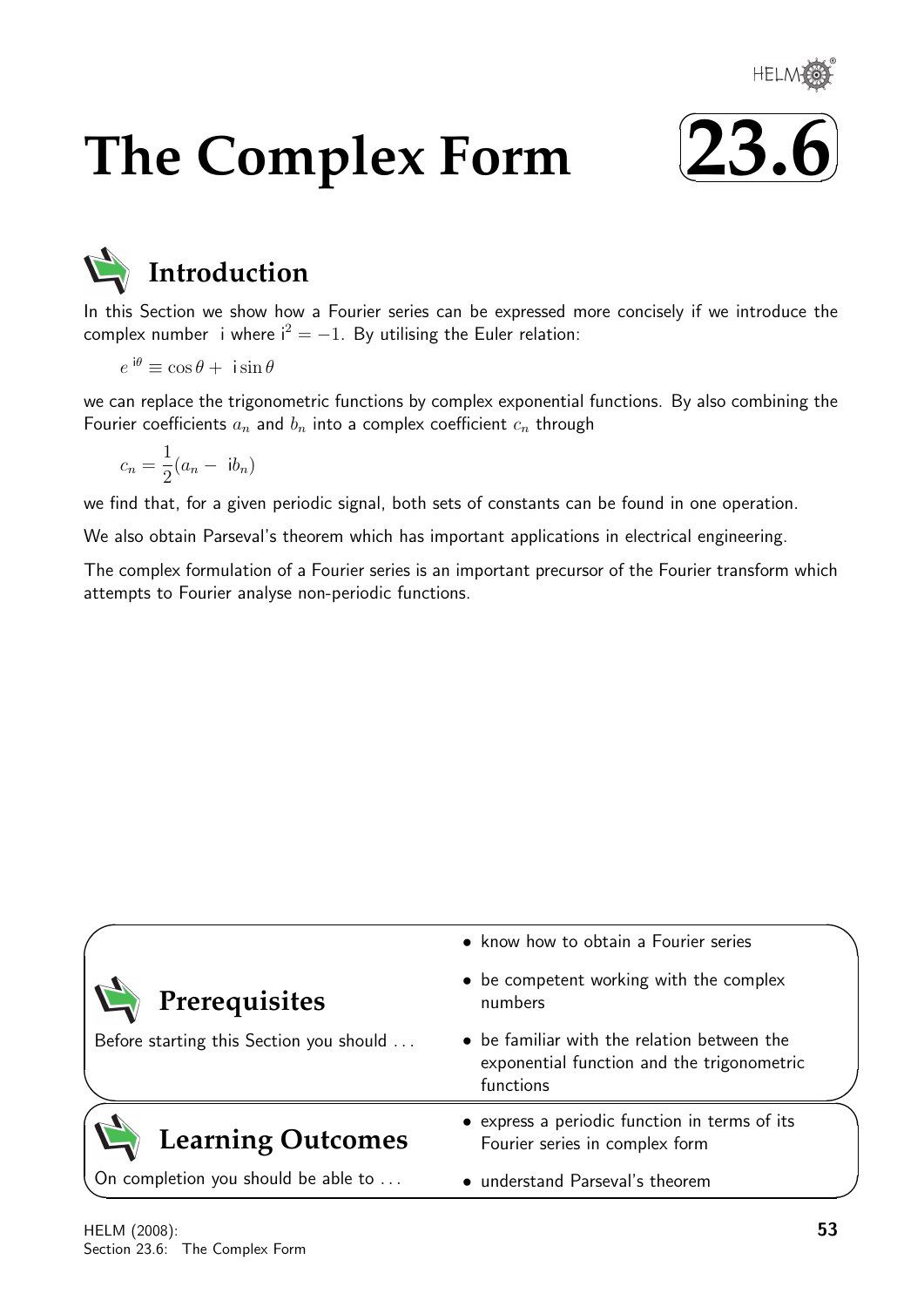# **1. Complex exponential form of a Fourier series**

So far we have discussed the *trigonometric* form of a Fourier series i.e. we have represented functions of period  $T$  in the terms of sinusoids, and possibly a constant term, using

$$
f(t) = \frac{a_0}{2} + \sum_{n=1}^{\infty} \left\{ a_n \cos\left(\frac{2n\pi t}{T}\right) + b_n \sin\left(\frac{2n\pi t}{T}\right) \right\}.
$$

If we use the angular frequency

$$
\omega_0=\frac{2\pi}{T}
$$

we obtain the more concise form

$$
f(t) = \frac{a_0}{2} + \sum_{n=1}^{\infty} (a_n \cos n\omega_0 t + b_n \sin n\omega_0 t).
$$

We have seen that the Fourier coefficients are calculated using the following integrals:

$$
a_n = \frac{2}{T} \int_{-\frac{T}{2}}^{\frac{T}{2}} f(t) \cos n\omega_0 t \, dt \qquad n = 0, 1, 2, \dots \tag{1}
$$

$$
b_n = \frac{2}{T} \int_{-\frac{T}{2}}^{\frac{T}{2}} f(t) \sin n\omega_0 t \, dt \qquad n = 1, 2, \dots
$$
 (2)

An alternative, more concise form, of a Fourier series is available using **complex quantities**. This form is quite widely used by engineers, for example in Circuit Theory and Control Theory, and leads naturally into the Fourier Transform which is the subject of HELM 24.

# **2. Revision of the exponential form of a complex number**

Recall that a complex number in Cartesian form which is written as

$$
z = a + ib,
$$

where a and b are real numbers and  $i^2 = -1$ , can be written in **polar** form as

$$
z = r(\cos \theta + i \sin \theta)
$$

where  $r = |z| =$ √  $a^2+b^2$  and  $\theta$ , the  $\boldsymbol{a}$ rgument or  $\boldsymbol{p}$ hase of  $z$ , is such that

$$
a = r \cos \theta \qquad \qquad b = r \sin \theta.
$$

A more concise version of the polar form of  $z$  can be obtained by defining a **complex exponential** quantity  $e^{\,\mathsf{i}\theta}$  by Euler's relation

$$
e^{i\theta} \equiv \cos \theta + i \sin \theta
$$

The polar angle  $\theta$  is normally expressed in **radians**. Replacing i by  $-$  i we obtain the alternative form

 $e^{-i\theta} \equiv \cos \theta - i \sin \theta$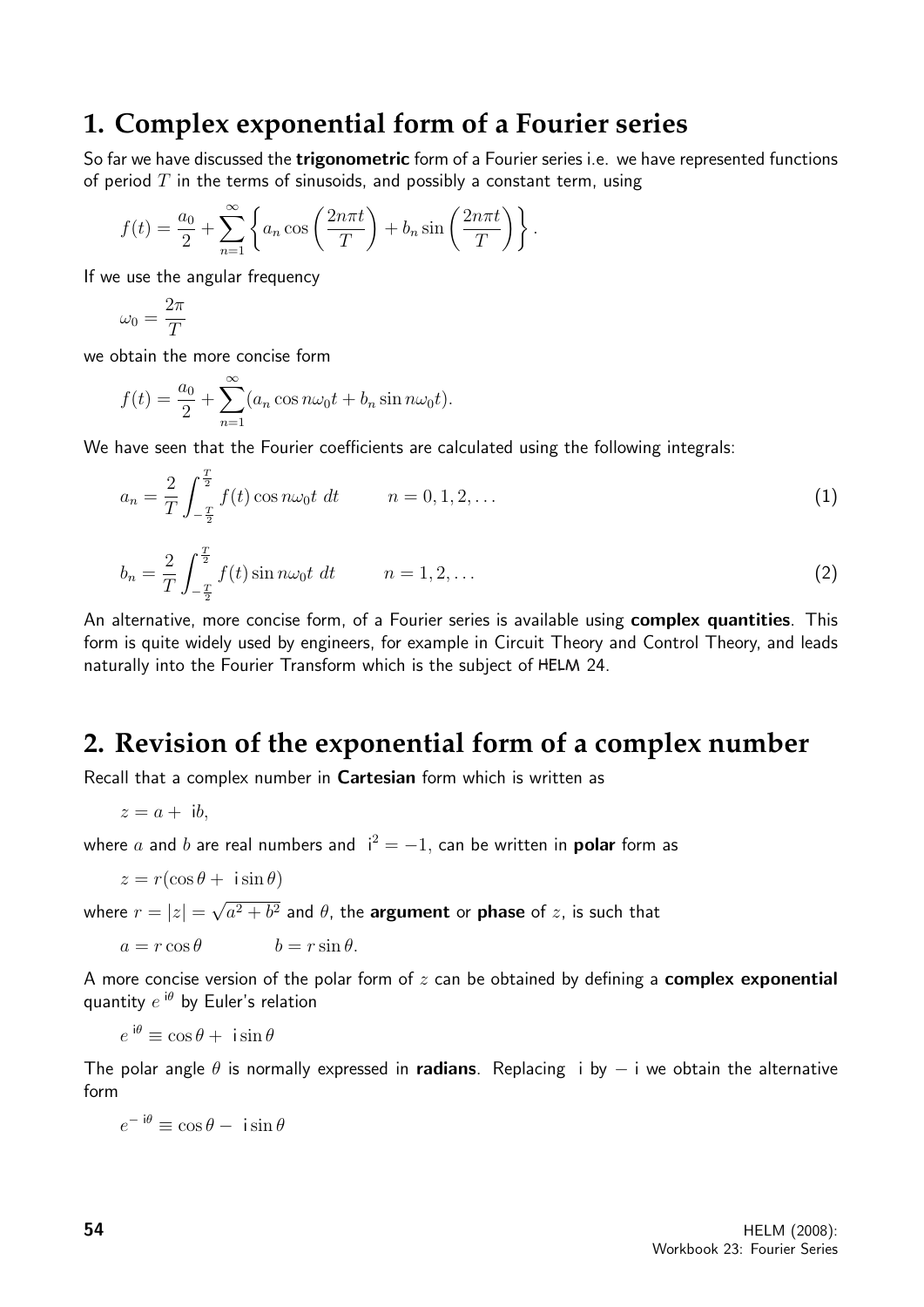

Write down in  $\cos\theta\pm\mathrm{i}\sin\theta$  form and also in Cartesian form (a)  $\,e^{\,\mathrm{i}\pi/6} \,$   $\,$  (b)  $\,e^{-\,\mathrm{i}\pi/6} \,$ 

Use Euler's relation:

Your solution Answer We have, by definition, (a)  $e^{i\pi/6} = \cos\left(\frac{\pi}{6}\right)$ 6 ) + isin  $\left(\frac{\pi}{c}\right)$ 6  $=$ √ 3 2  $+$ 1 2 i (b)  $e^{-i\pi/6} = \cos\left(\frac{\pi}{6}\right)$ 6  $-\sin\left(\frac{\pi}{c}\right)$ 6  $=$ √ 3 2  $-\frac{1}{2}$ 2 i



Your solution Answer We have, adding the two results from the previous task  $e^{\mathrm{i}\pi/6} + e^{-\mathrm{i}\pi/6} = 2\cos\left(\frac{\pi}{6}\right)$ 6 ) or  $\cos\left(\frac{\pi}{6}\right)$ 6  $=$ 1 2  $(e^{i\pi/6}+e^{-i\pi/6})$ Similarly, subtracting the two results,  $e^{\mathrm{i}\pi/6} - e^{-\mathrm{i}\pi/6} = 2 \mathrm{i} \sin \left( \frac{\pi}{6} \right)$ 6 ) or  $\sin\left(\frac{\pi}{6}\right)$ 6  $=$ 1 2 i  $(e^{i\pi/6} - e^{-i\pi/6})$ (Don't forget the factor i in this latter case.) Clearly, similar calculations could be carried out for any angle  $\theta$ . The general results are summarised in the following Key Point.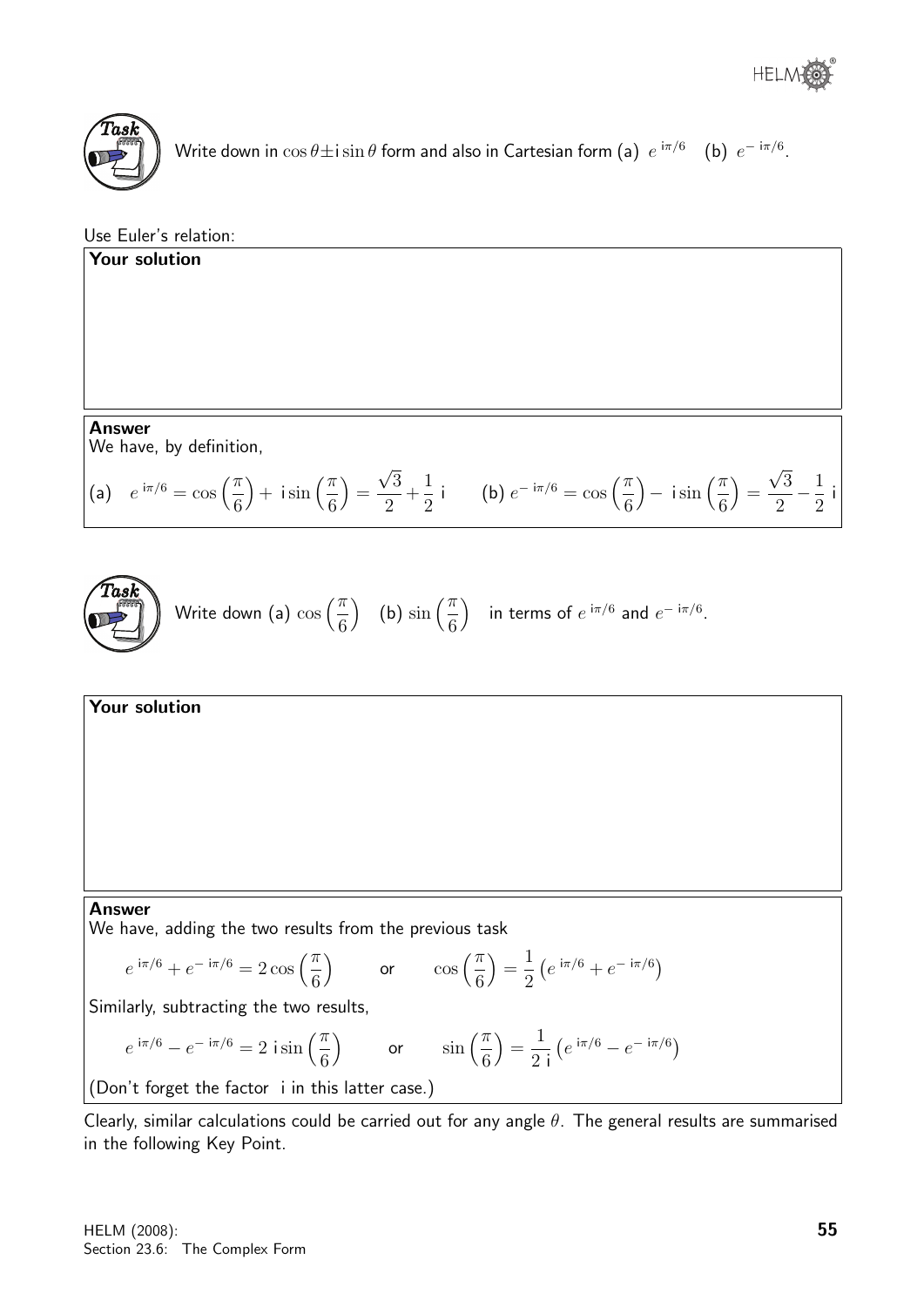**Key Point 8** Euler's Relations  $e^{i\theta}$  $\dot{\theta} \equiv \cos \theta + i \sin \theta$ ,  $e^{-i\theta} \equiv \cos \theta - i \sin \theta$  $\cos\theta$ 1  $(e^{i\theta} + e^{-i\theta})$   $\sin \theta \equiv \frac{1}{2}$  $(e^{i\theta} - e^{-i\theta})$ 

2 i

Using these results we can redraft an expression of the form

2

 $a_n \cos n\theta + b_n \sin n\theta$ 

in terms of complex exponentials.

(This expression, with  $\theta = \omega_0 t$ , is of course the  $n^{\text{th}}$  harmonic of a trigonometric Fourier series.)



in complex exponential form.

First substitute for  $\cos n\theta$  and  $\sin n\theta$  with exponential expressions using Key Point 8:

**Your solution**  
  
  
Answer  
We have  

$$
a_n \cos n\theta = \frac{a_n}{2} (e^{in\theta} + e^{-in\theta}) \qquad b_n \sin n\theta = \frac{b_n}{2i} (e^{in\theta} - e^{-in\theta})
$$

$$
a_n \cos n\theta + b_n \sin n\theta = \frac{a_n}{2} (e^{in\theta} + e^{-in\theta}) + \frac{b_n}{2i} (e^{in\theta} - e^{-in\theta})
$$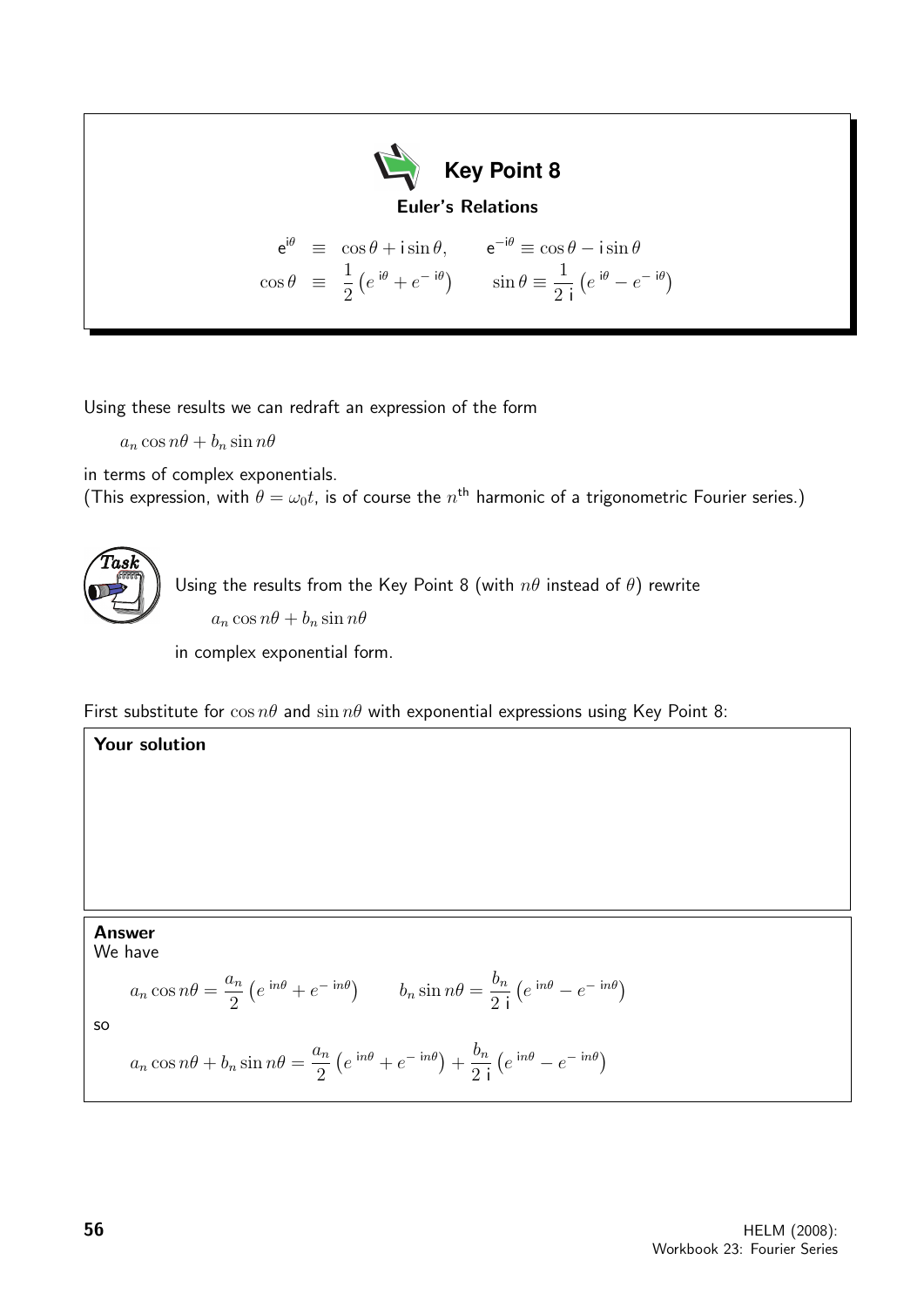Now collect the terms in  $e^{\, \mathrm{i} n \theta}$  and in  $e^{-\, \mathrm{i} n \theta}$  and use the fact that  $\frac{1}{\tau}$ i = −i:

## Your solution

## Answer

We get

$$
\frac{1}{2}\left(a_n + \frac{b_n}{i}\right)e^{in\theta} + \frac{1}{2}\left(a_n - \frac{b_n}{i}\right)e^{-in\theta}
$$
\nor, since  $\frac{1}{i} = \frac{i}{i^2} = -i \quad \frac{1}{2}(a_n - ib_n)e^{in\theta} + \frac{1}{2}(a_n + ib_n)e^{-in\theta}$ .

Now write this expression in more concise form by defining

$$
c_n = \frac{1}{2}(a_n - ib_n) \text{ which has complex conjugate } c_n^* = \frac{1}{2}(a_n + ib_n).
$$

Write the concise complex exponential expression for  $a_n \cos n\theta + b_n \sin n\theta$ :

## Your solution

#### Answer

$$
a_n \cos n\theta + b_n \sin n\theta = c_n e^{\text{in}\theta} + c_n^* e^{-\text{in}\theta}
$$

Clearly, we can now rewrite the trigonometric Fourier series

$$
\frac{a_0}{2} + \sum_{n=1}^{\infty} (a_n \cos n\omega_0 t + b_n \sin n\omega_0 t) \quad \text{as} \quad \frac{a_0}{2} + \sum_{n=1}^{\infty} (c_n e^{\mathrm{i}n\omega_0 t} + c_n^* e^{-\mathrm{i}n\omega_0 t}) \tag{3}
$$

A neater, and particularly concise, form of this expression can be obtained as follows: Firstly write  $\frac{a_0}{2}$  $\frac{z_0}{2} = c_0$  (which is consistent with the general definition of  $c_n$  since  $b_0 = 0$ ). The second term in the summation

$$
\sum_{n=1}^{\infty} c_n^* e^{-in\omega_0 t} = c_1^* e^{-i\omega_0 t} + c_2^* e^{-2i\omega_0 t} + \dots
$$

can be written, if we define  $c_{-n}=c_n^*=\frac{1}{2}$  $\frac{1}{2}(a_n + ib_n),$  as

$$
c_{-1}e^{-i\omega_0 t} + c_{-2}e^{-2i\omega_0 t} + c_{-3}e^{-3i\omega_0 t} + \dots = \sum_{n=-1}^{-\infty} c_n e^{in\omega_0 t}
$$

Hence (3) can be written  $\left[c_0 + \sum_{n=1}^{\infty} \right]$  $n=1$  $c_n e^{in\omega_0 t} + \sum^{-\infty}$  $n=-1$  $c_n e^{\hspace{1mm}\mathrm{i} n \omega_0 t}$  or in the very concise form  $\hspace{0.1cm} \sum^\infty$  $n=-\infty$  $c_n e^{in\omega_0 t}$ .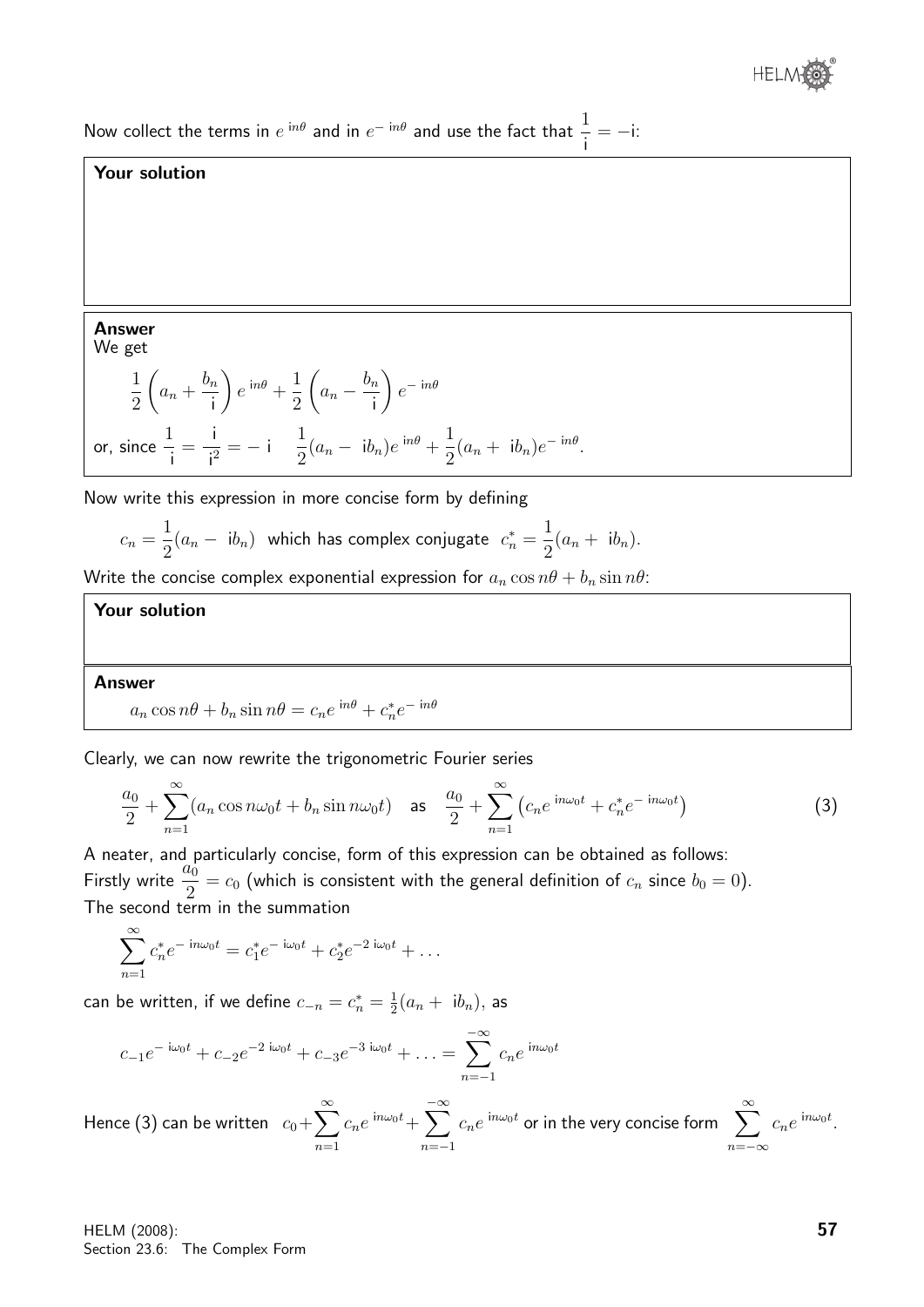The complex Fourier coefficients  $c_n$  can be readily obtained as follows using (1) and (2) for  $a_n, b_n$ . Firstly

$$
c_0 = \frac{a_0}{2} = \frac{1}{T} \int_{-\frac{T}{2}}^{\frac{T}{2}} f(t) dt
$$
 (4)

For  $n = 1, 2, 3, ...$  we have

$$
c_n = \frac{1}{2}(a_n - ib_n) = \frac{1}{T} \int_{-\frac{T}{2}}^{\frac{T}{2}} f(t) (\cos n\omega_0 t - i \sin n\omega_0 t) dt \quad \text{i.e.} \quad c_n = \frac{1}{T} \int_{-\frac{T}{2}}^{\frac{T}{2}} f(t) e^{-in\omega_0 t} dt \quad (5)
$$

Also for  $n = 1, 2, 3, \ldots$  we have

$$
c_{-n} = c_n^* = \frac{1}{2}(a_n + ib_n) = \frac{1}{T} \int_{-\frac{T}{2}}^{\frac{T}{2}} f(t)e^{in\omega_0 t} dt
$$

This last expression is equivalent to stating that for  $n = -1, -2, -3, \ldots$ 

$$
c_n = \frac{1}{T} \int_{-\frac{T}{2}}^{\frac{T}{2}} f(t) e^{-in\omega_0 t} dt
$$
\n
$$
\tag{6}
$$

The three equations (4), (5), (6) can thus all be contained in the one expression

$$
c_n = \frac{1}{T} \int_{-\frac{T}{2}}^{\frac{T}{2}} f(t) e^{-in\omega_0 t} dt \quad \text{for} \quad n = 0, \pm 1, \pm 2, \pm 3, \dots
$$

The results of this discussion are summarised in the following Key Point.



## Fourier Series in Complex Form

A function  $f(t)$  of period T has a complex Fourier series

$$
f(t)=\sum_{n=-\infty}^{\infty}c_ne^{\mathrm{i}n\omega_0t}\qquad\text{ where }\qquad c_n=\frac{1}{T}\int_{-\frac{T}{2}}^{\frac{T}{2}}f(t)e^{-\mathrm{i}n\omega_0t}dt
$$

For the special case  $T = 2\pi$ , so that  $\omega_0 = 1$ , these formulae become particularly simple:

$$
f(t) = \sum_{n=-\infty}^{\infty} c_n e^{int}
$$
  $c_n = \frac{1}{2\pi} \int_{-\pi}^{\pi} f(t) e^{-int} dt.$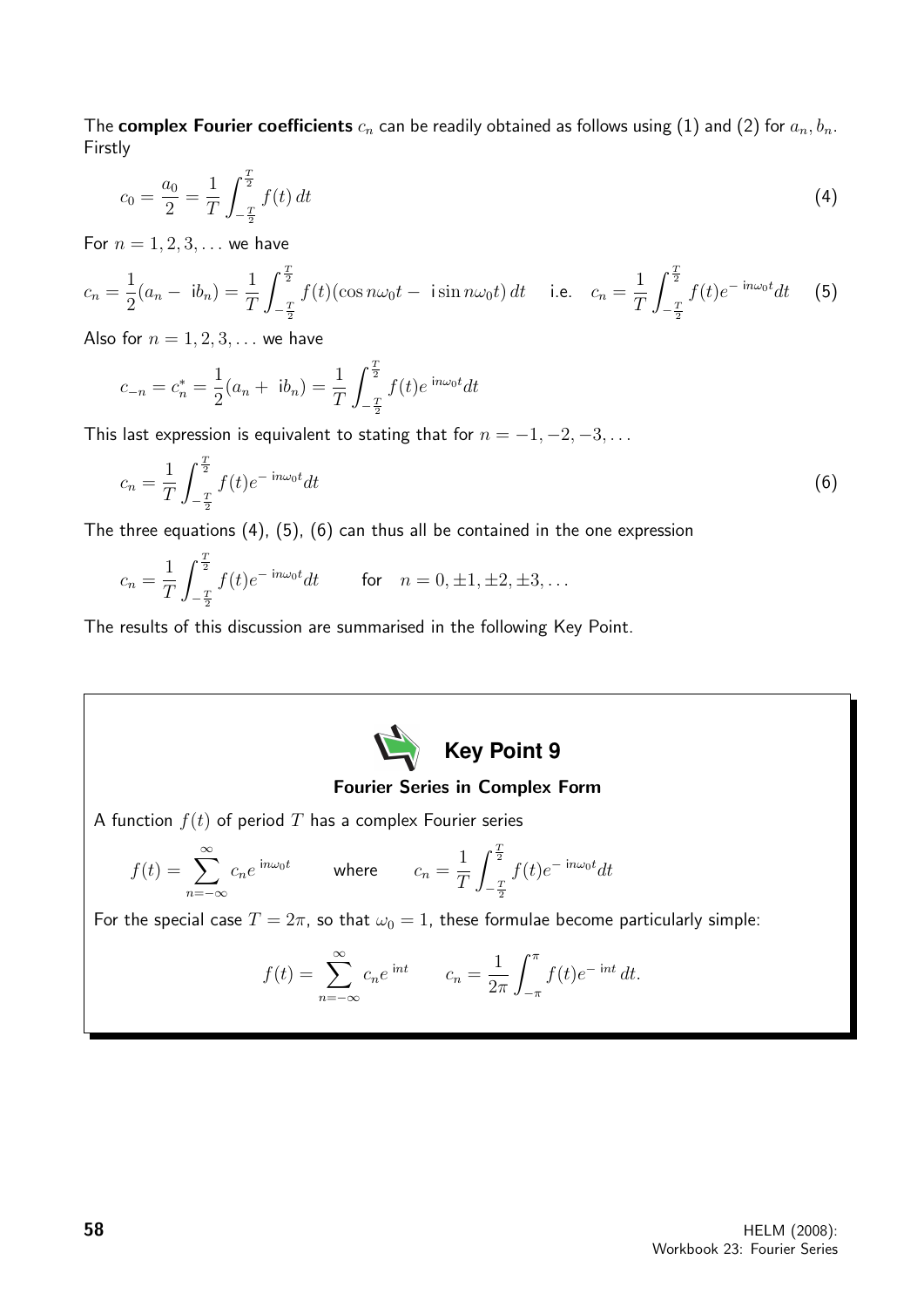

# **3. Properties of the complex Fourier coefficients**

Using properties of the trigonometric Fourier coefficients  $a_n$ ,  $b_n$  we can readily deduce the following results for the  $c_n$  coefficients:

- 1.  $c_0 =$  $a_0$ 2 is always real.
- 2. Suppose the periodic function  $f(t)$  is even so that all  $b_n$  are zero. Then, since in the complex form the  $b_n$  arise as the imaginary part of  $c_n$ , it follows that for  $f(t)$  even the coefficients  $c_n$  $(n = \pm 1, \pm 2, \ldots)$  are wholly real.



If  $f(t)$  is odd, what can you deduce about the Fourier coefficients  $c_n$ ?

#### Your solution

#### Answer

Since, for an odd periodic function the Fourier coefficients  $a_n$  (which constitute the real part of  $c_n$ ) are zero, then in this case the complex coefficients  $c_n$  are wholly imaginary.

3. Since

$$
c_n = \frac{1}{T} \int_{-\frac{T}{2}}^{\frac{T}{2}} f(t) e^{-in\omega_0 t} dt
$$

then if  $f(t)$  is even,  $c_n$  will be real, and we have two possible methods for evaluating  $c_n$ :

(a) Evaluate the integral above **as it stands** i.e. over the full range  $\begin{pmatrix} T & T \\ -S & T \end{pmatrix}$ 2 , T 2  $\setminus$ . Note carefully that the second term in the integrand is neither an even nor an odd function so the integrand itself is

( even function)  $\times$  ( neither even nor odd function) = neither even nor odd function.

Thus we **cannot** write 
$$
c_n = \frac{2}{T} \int_0^{T/2} f(t) e^{-in\omega_0 t} dt
$$

(b) Put  $e^{-in\omega_0 t} = \cos n\omega_0 t - i\sin n\omega_0 t$  so

$$
f(t)e^{-in\omega_0 t} = f(t)\cos n\omega_0 t - if(t)\sin n\omega_0 t = (\text{ even})(\text{ even}) - i(\text{ even})(\text{ odd})
$$
  
= (\text{ even}) - i(\text{ odd}).

Hence 
$$
c_n = \frac{2}{T} \int_0^{\frac{T}{2}} f(t) \cos n\omega_0 t \ dt = \frac{a_n}{2}
$$
.

4. If  $f(t +$ T  $\frac{1}{2}$ ) =  $-f(t)$  then of course only **odd** harmonic coefficients  $c_n$   $(n = \pm 1, \pm 3, \pm 5, ...)$ will arise in the complex Fourier series just as with trigonometric series.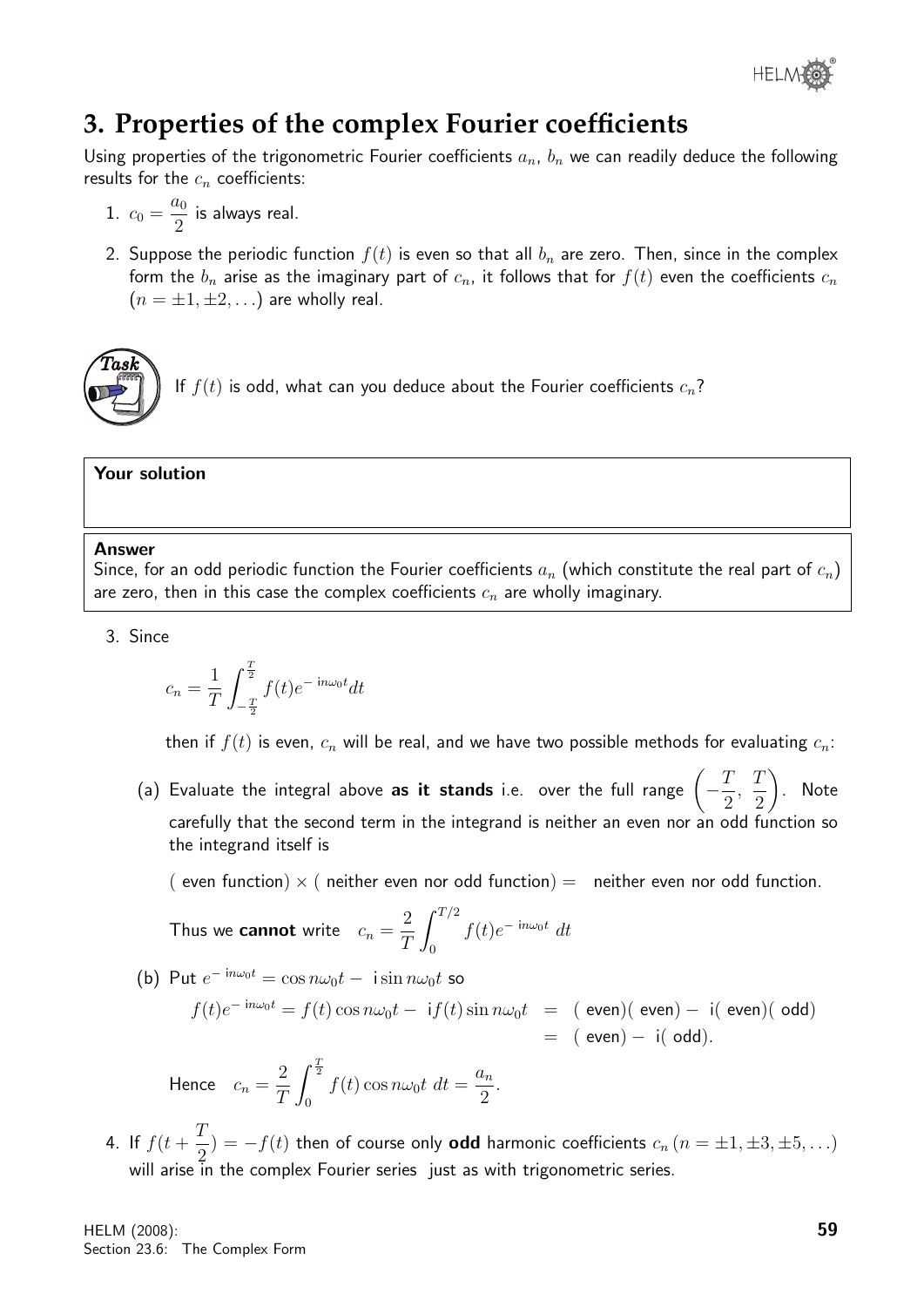



Figure 24

#### Solution

We have

$$
f(t) = \frac{At}{T} \qquad 0 < t < T \qquad f(t + T) = f(t)
$$

The period is  $T$  in this case so  $\omega_0 =$  $2\pi$ T .

Looking at the graph of  $f(t)$  we can say immediately

(a) the Fourier series will contain a constant term  $c_0$ 

(b) if we imagine shifting the horizontal axis up to  $\frac{A}{2}$ 2 the signal can be written

 $f(t) = \frac{A}{2}$ 2  $+$   $g(t),$  where  $g(t)$  is an odd function with complex Fourier coefficients that are purely imaginary.

Hence we expect the required complex Fourier series of  $f(t)$  to contain a constant term  $\frac{A}{A}$ 2 and complex exponential terms with purely imaginary coefficients. We have, from the general theory, and using  $0 < t < T$  as the basic period for integrating,

$$
c_n = \frac{1}{T} \int_0^T \frac{At}{T} e^{-in\omega_0 t} dt = \frac{A}{T^2} \int_0^T t e^{-in\omega_0 t} dt
$$

We can evaluate the integral using parts:

$$
\int_0^T te^{-in\omega_0 t} dt = \left[\frac{te^{-in\omega_0 t}}{(-in\omega_0)}\right]_0^T + \frac{1}{in\omega_0} \int_0^T e^{-in\omega_0 t} dt
$$

$$
= \frac{Te^{in\omega_0 T}}{(-in\omega_0)} - \frac{1}{(in\omega_0)^2} \left[e^{-in\omega_0 t}\right]_0^T
$$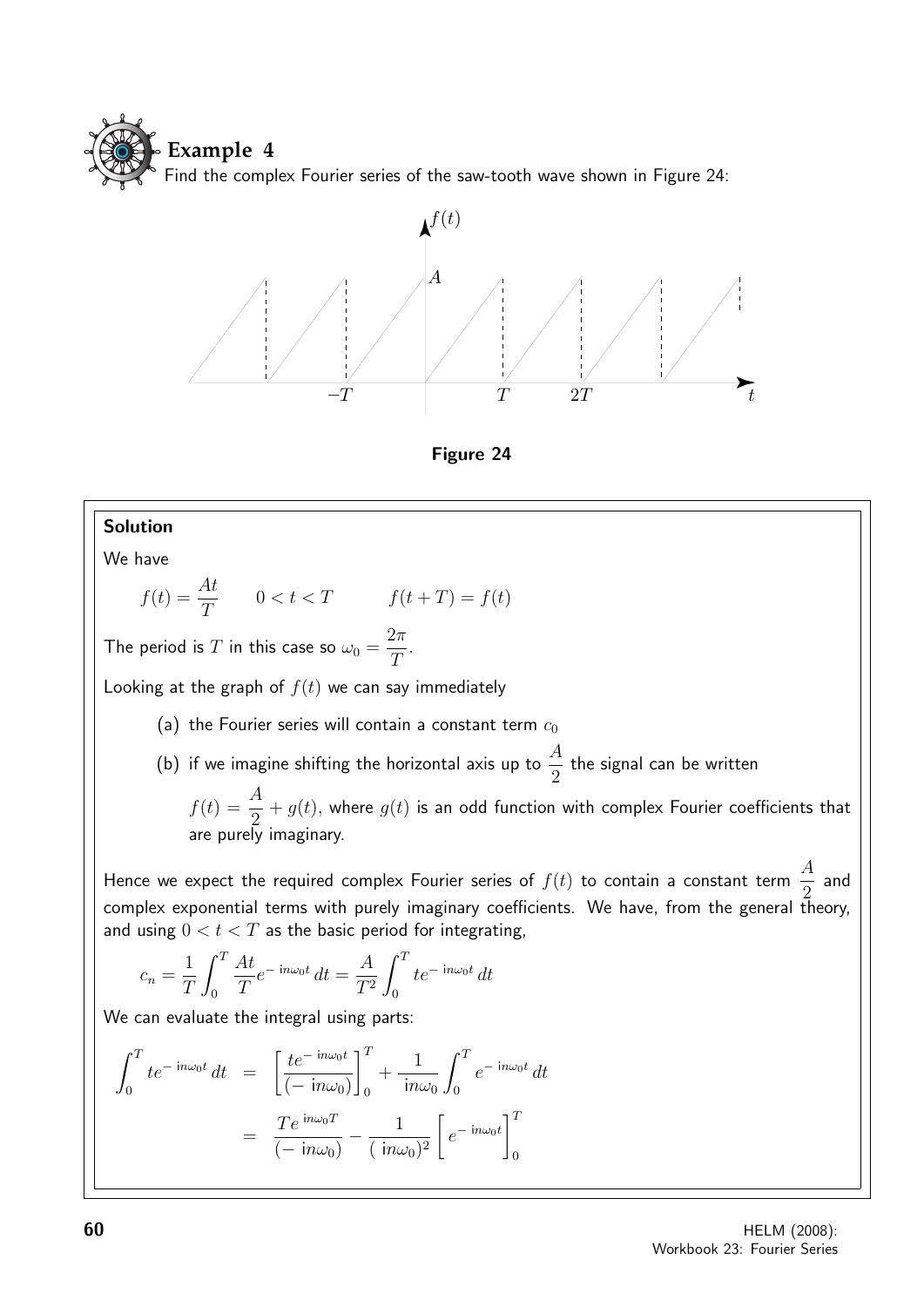

Solution (contd.) But  $\omega_0 =$  $2\pi$ T so  $e^{-in\omega_0 T} = e^{-in2\pi} = \cos 2n\pi - i \sin 2n\pi$  $= 1 - 0$  i = 1

Hence the integral becomes

$$
\frac{T}{-\mathrm{i}n\omega_0} - \frac{1}{(\mathrm{i}n\omega_0)^2} \left( e^{-\mathrm{i}n\omega_0 T} - 1 \right)
$$

Hence

$$
c_n = \frac{A}{T^2} \left( \frac{T}{-\mathsf{i}n\omega_0} \right) = \frac{\mathsf{i}A}{2\pi n} \qquad n = \pm 1, \pm 2, \dots
$$

Note that

$$
c_{-n} = \frac{\mathrm{i}A}{2\pi(-n)} = \frac{-\mathrm{i}A}{2\pi n} = c_n^* \quad \text{as it must}
$$

Also 
$$
c_0 = \frac{1}{T} \int_0^T \frac{At}{T} dt = \frac{A}{2}
$$
 as expected.

Hence the required complex Fourier series is

$$
f(t) = \frac{A}{2} + \frac{A}{2\pi} \sum_{\substack{n = -\infty\\n \neq 0}}^{\infty} \frac{e^{in\omega_0 t}}{n}
$$

which could be written, showing only the constant and the first two harmonics, as

$$
f(t) = \frac{A}{2\pi} \left\{ \ldots - i \frac{e^{-i2\omega_0 t}}{2} - ie^{-i\omega_0 t} + \pi + ie^{i\omega_0 t} + i \frac{e^{i2\omega_0 t}}{2} + \ldots \right\}.
$$

The corresponding trigonometric Fourier series for the function can be readily obtained from this complex series by combining the terms in  $\pm n$ ,  $n = 1, 2, 3, \ldots$ For example this first harmonic is

$$
\frac{A}{2\pi} \left\{ -ie^{-i\omega_0 t} + ie^{i\omega_0 t} \right\} = \frac{A}{2\pi} \left\{ -i(\cos\omega_0 t - i\sin\omega_0 t) + i(\cos\omega_0 t + i\sin\omega_0 t) \right\}
$$
\n
$$
= \frac{A}{2\pi} (-2\sin\omega_0 t) = -\frac{A}{\pi} \sin\omega_0 t
$$

Performing similar calculations on the other harmonics we obtain the trigonometric form of the Fourier series

$$
f(t) = \frac{A}{2} - \frac{A}{\pi} \sum_{n=1}^{\infty} \frac{\sin n\omega_0 t}{n}.
$$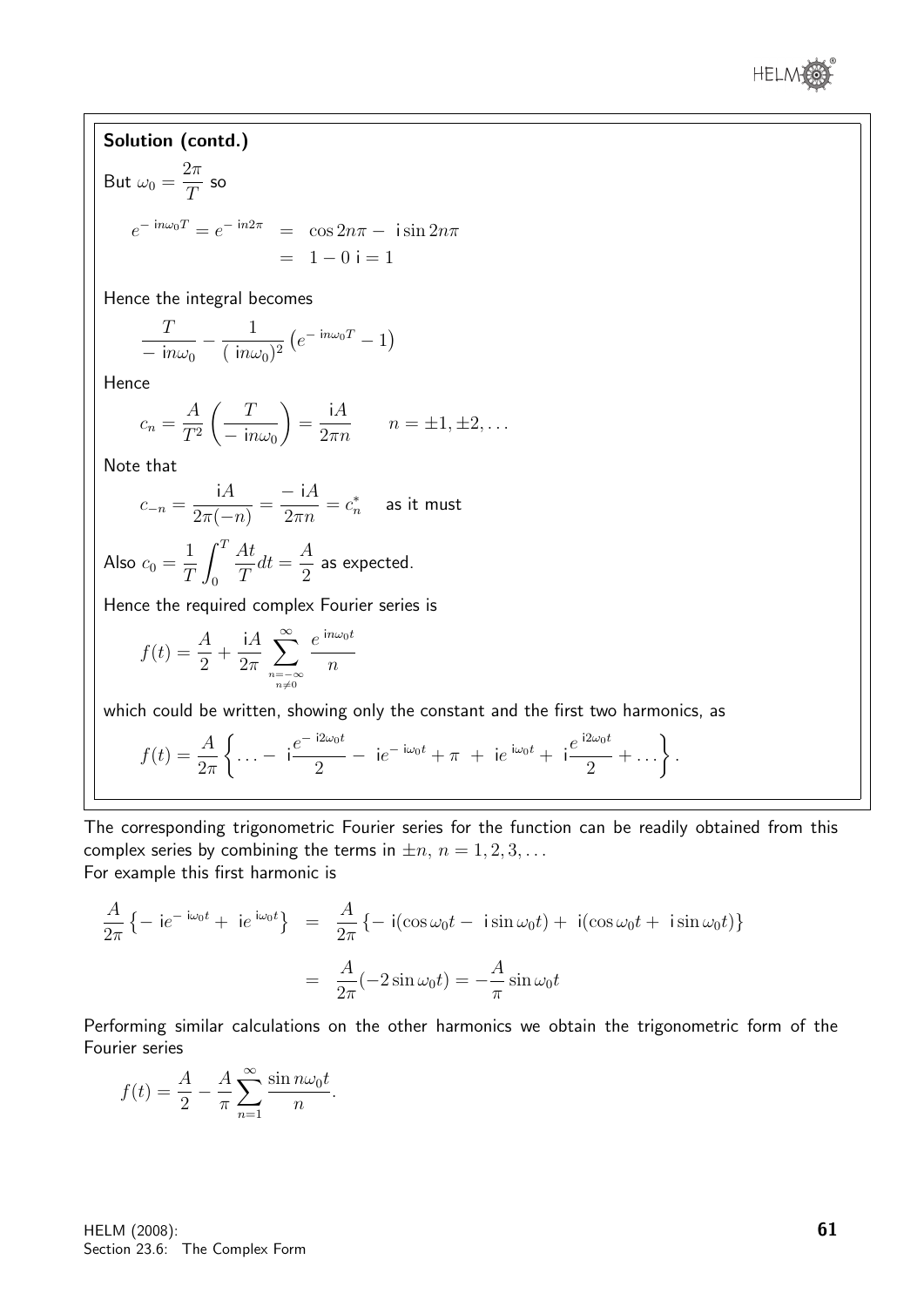

Find the complex Fourier series of the periodic function:

$$
f(t) = e^t \qquad -\pi < t < \pi
$$

$$
f(t+2\pi) = f(t)
$$



Firstly write down an integral expression for the Fourier coefficients  $c_n$ :

# Your solution Answer We have, since  $T = 2\pi$ , so  $\omega_0 = 1$  $c_n =$ 1  $2\pi$  $\int_0^\pi$  $e^t e^{-int} dt$

Now combine the real exponential and the complex exponential as one term and carry out the integration:

# Your solution

 $-\pi$ 

Answer We have

$$
c_n = \frac{1}{2\pi} \int_{-\pi}^{\pi} e^{(1 - in)t} dt = \frac{1}{2\pi} \left[ \frac{e^{(1 - in)t}}{(1 - in)} \right]_{-\pi}^{\pi} = \frac{1}{2\pi} \frac{1}{(1 - in)} \left( e^{(1 - in)\pi} - e^{-(1 - in)\pi} \right)
$$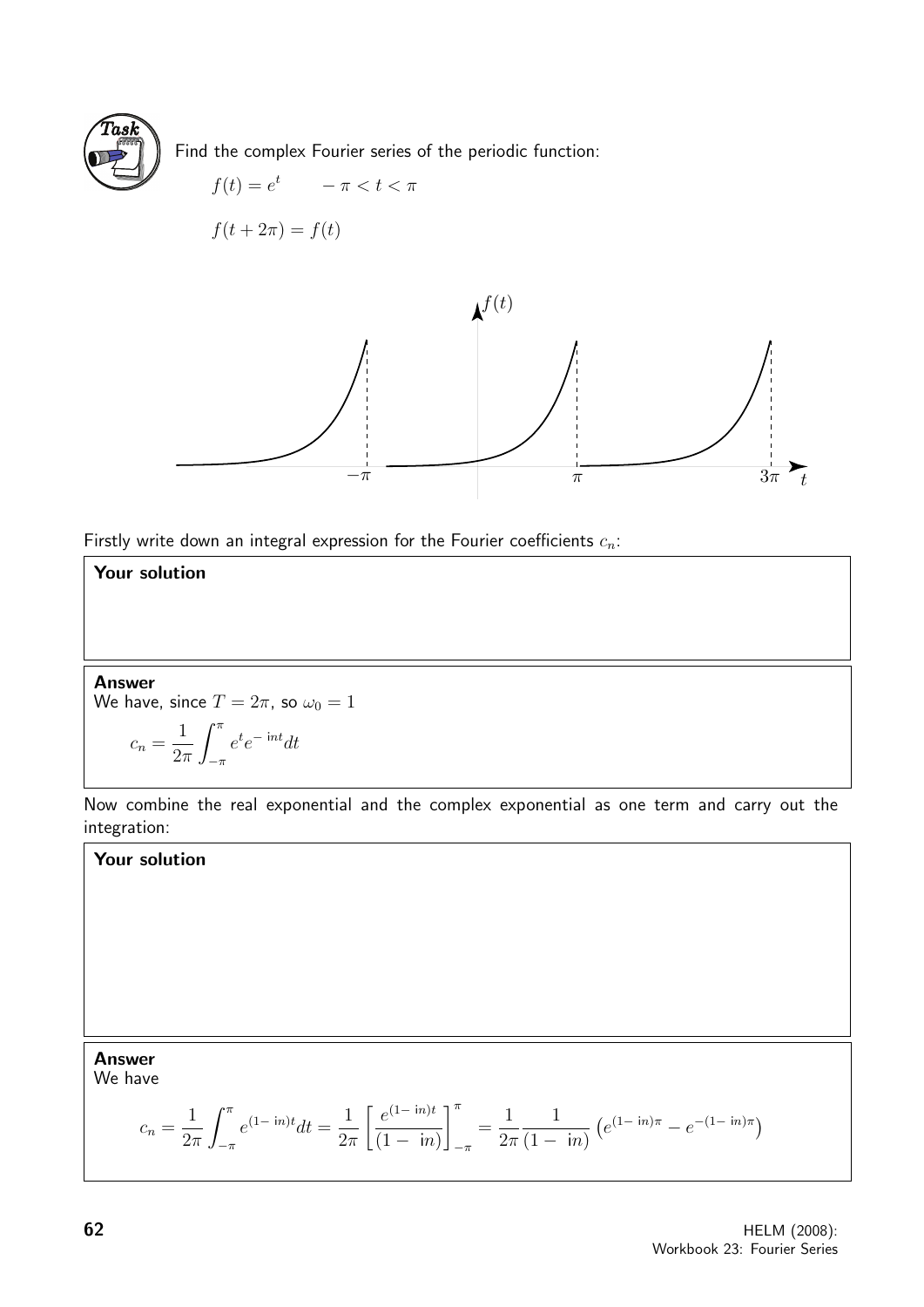

Now simplify this as far as possible and write out the Fourier series:

#### Your solution

#### Answer

 $e^{(1-i n)\pi} = e^{\pi} e^{-in\pi} = e^{\pi} (\cos n\pi - i \sin n\pi) = e^{\pi} \cos n\pi$  $e^{-(1-i n)\pi} = e^{-\pi} e^{in\pi} = e^{-\pi} \cos n\pi$ Hence  $c_n =$ 1  $2\pi$ 1  $(1 - in)$  $(e^{\pi} - e^{-\pi}) \cos n\pi =$  $\sinh \pi$  $\pi$  $(1 + in)$  $(1 + n^2)$  $\cos n\pi$ Note that the coefficients  $c_n$   $n = \pm 1, \pm 2, \ldots$  have both real and imaginary parts in this case as the function being expanded is neither even nor odd. Also  $c_{-n} =$  $\sinh \pi$  $\pi$  $(1 - in)$  $(1 + (-n)^2)$  $\cos(-n\pi) = \frac{\sinh \pi}{n}$  $\pi$  $(1 - in)$  $(1 + n^2)$  $\cos n\pi = c_n^*$  as required. This includes the constant term  $c_0 =$  $\sinh \pi$  $\pi$ . Hence the required Fourier series is  $f(t) = \frac{\sinh \pi}{2}$  $\pi$  $\sum^{\infty}$  $n=-\infty$  $(-1)^n \frac{(1 + in)}{(1 - n)}$  $(1 + n^2)$  $e^{int}$  since  $\cos n\pi = (-1)^n$ .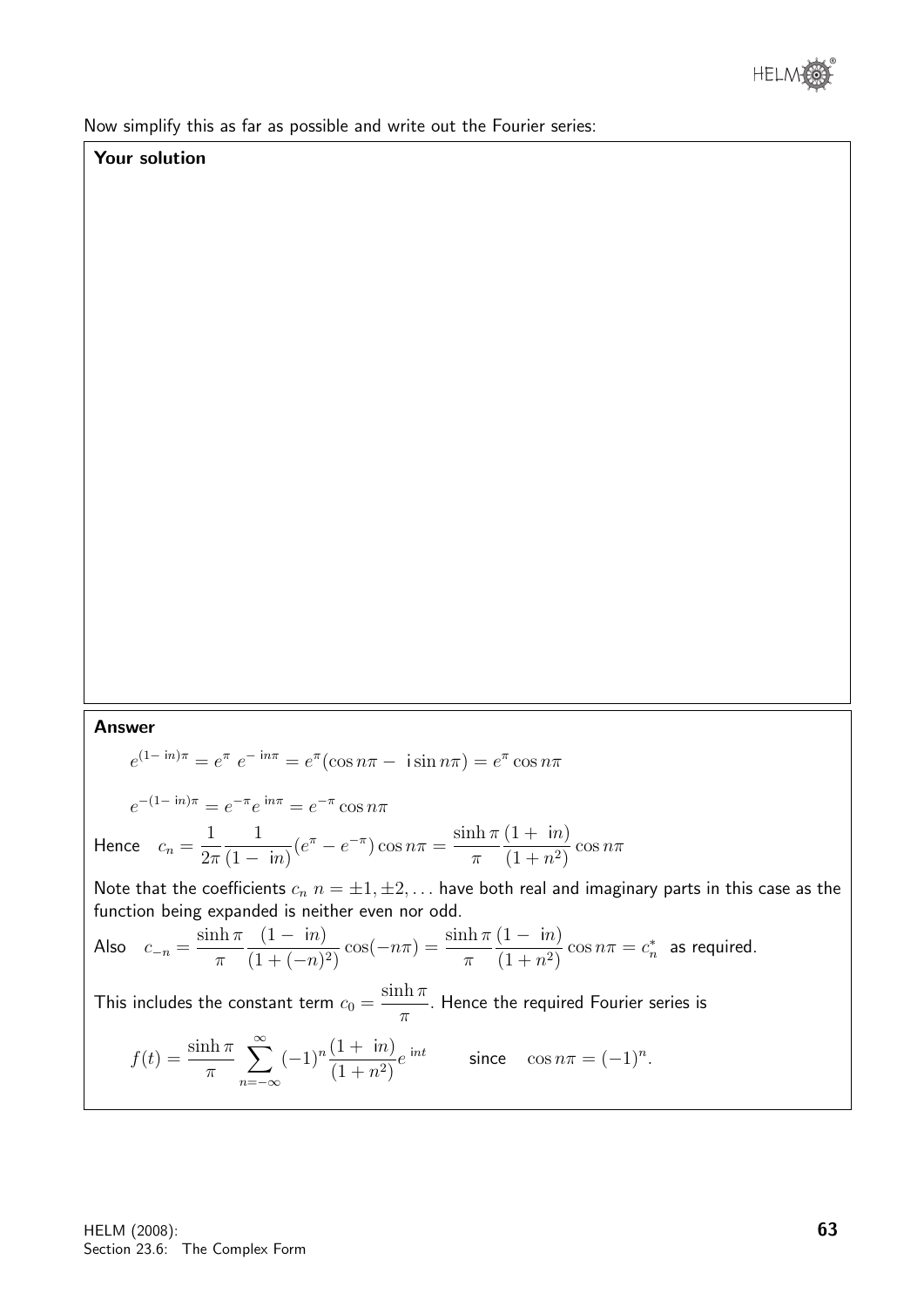# **4. Parseval's theorem**

This is essentially a mathematical theorem but has, as we shall see, an important engineering interpretation particularly in electrical engineering. Parseval's theorem states that if  $f(t)$  is a periodic function with period T and if  $c_n$   $(n = 0, \pm 1, \pm 2, ...)$  denote the complex Fourier coefficients of  $f(t)$ , then

$$
\frac{1}{T} \int_{-\frac{T}{2}}^{\frac{T}{2}} f^2(t) dt = \sum_{n=-\infty}^{\infty} |c_n|^2.
$$

In words the theorem states that the mean square value of the signal  $f(t)$  over one period equals the sum of the squared magnitudes of all the complex Fourier coefficients.

## **Proof of Parseval's theorem.**

Assume  $f(t)$  has a complex Fourier series of the usual form:

$$
f(t) = \sum_{n = -\infty}^{\infty} c_n e^{in\omega_0 t} \qquad \left(\omega_0 = \frac{2\pi}{T}\right)
$$

where

$$
c_n=\frac{1}{T}\int_{-\frac{T}{2}}^{\frac{T}{2}}f(t)e^{-\mathrm{i}n\omega_0 t}dt
$$

Then

$$
f^{2}(t) = f(t)f(t) = f(t)\sum c_{n}e^{in\omega_{0}t} = \sum c_{n}f(t)e^{in\omega_{0}t}
$$

Hence

$$
\frac{1}{T} \int_{-\frac{T}{2}}^{\frac{T}{2}} f^2(t) dt = \frac{1}{T} \int_{-\frac{T}{2}}^{\frac{T}{2}} \sum c_n f(t) e^{i n \omega_0 t} dt
$$

$$
= \frac{1}{T} \sum c_n \int_{-\frac{T}{2}}^{\frac{T}{2}} f(t) e^{i n \omega_0 t} dt
$$

$$
= \sum c_n c_n^*
$$

$$
= \sum_{n=-\infty}^{\infty} |c_n|^2
$$

which completes the proof.

Parseval's theorem can also be written in terms of the Fourier coefficients  $a_n, b_n$  of the trigonometric Fourier series. Recall that

$$
c_0 = \frac{a_0}{2}
$$
  $c_n = \frac{a_n - ib_n}{2}$   $n = 1, 2, 3, ...$   $c_n = \frac{a_n + ib_n}{2}$   $n = -1, -2, -3, ...$ 

so

$$
|c_n|^2 = \frac{a_n^2 + b_n^2}{4} \qquad n = \pm 1, \pm 2, \pm 3, \dots
$$

so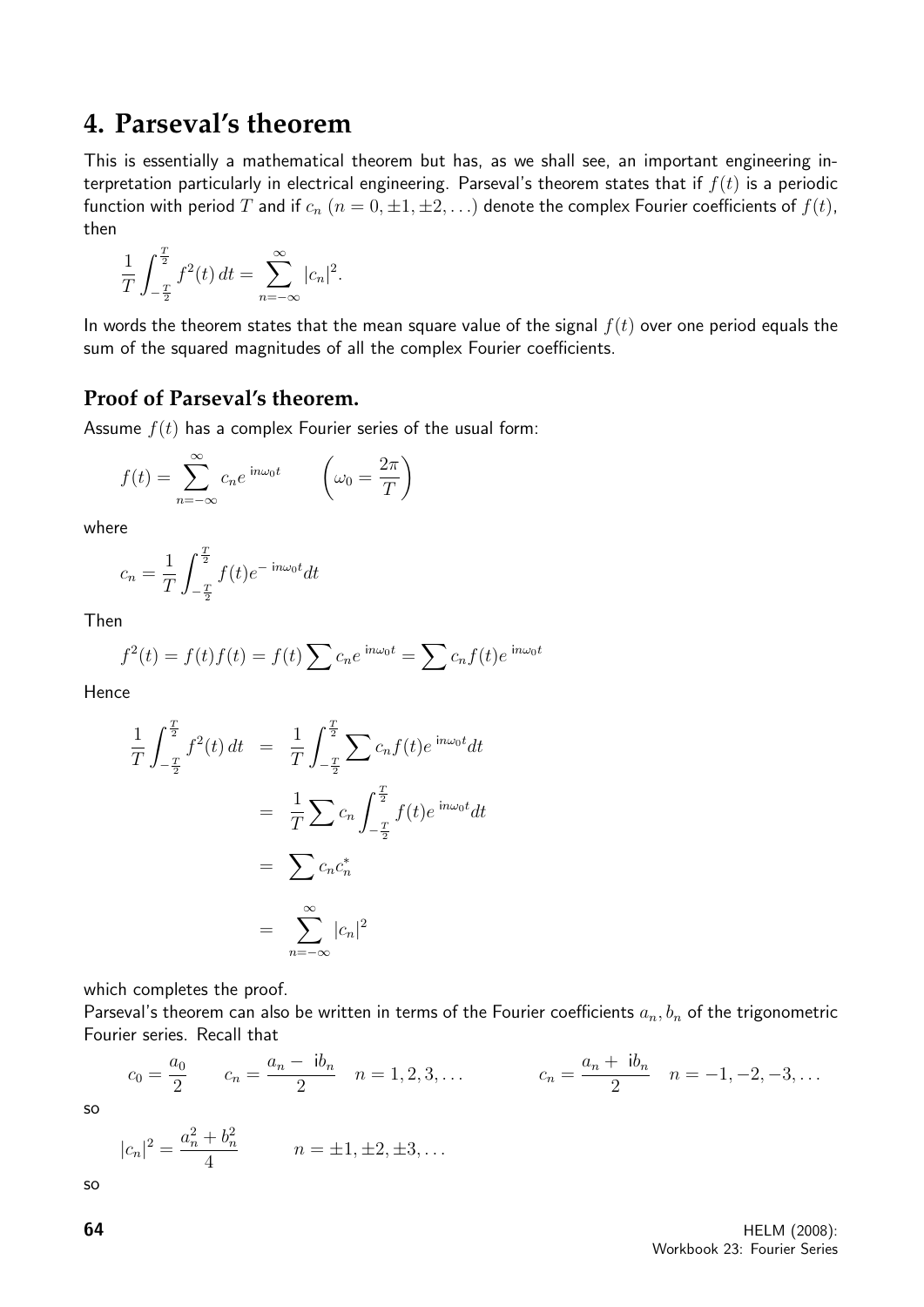

$$
\sum_{n=-\infty}^{\infty} |c_n|^2 = \frac{a_0^2}{4} + 2 \sum_{n=1}^{\infty} \frac{a_n^2 + b_n^2}{4}
$$

and hence Parseval's theorem becomes

$$
\frac{1}{T} \int_{-\frac{T}{2}}^{\frac{T}{2}} f^2(t)dt = \frac{a_0^2}{4} + \frac{1}{2} \sum_{n=1}^{\infty} (a_n^2 + b_n^2)
$$
\n(7)

The engineering interpretation of this theorem is as follows. Suppose  $f(t)$  denotes an electrical signal (current or voltage), then from elementary circuit theory  $f^2(t)$  is the instantaneous power (in a 1 ohm resistor) so that

$$
\frac{1}{T} \int_{-\frac{T}{2}}^{\frac{T}{2}} f^2(t) dt
$$

is the energy dissipated in the resistor during one period. Now a sinusoid wave of the form

$$
A\cos\omega t \qquad (\text{ or } A\sin\omega t)
$$

has a mean square value  $\frac{A^2}{2}$ 2 so a purely sinusoidal signal would dissipate a power  $\frac{A^2}{2}$ 2 in a 1 ohm resistor. Hence Parseval's theorem in the form  $(7)$  states that the average power dissipated over 1 period equals the sum of the powers of the constant (or d.c.) components and of all the sinusoidal (or alternating) components.



The triangular signal shown below has trigonometric Fourier series

$$
f(t) = \frac{\pi}{2} - \frac{4}{\pi} \sum_{\substack{n=1 \text{odd } n}}^{\infty} \frac{\cos nt}{n^2}.
$$

[This was deduced in the Task in Section 23.3, page 39.]

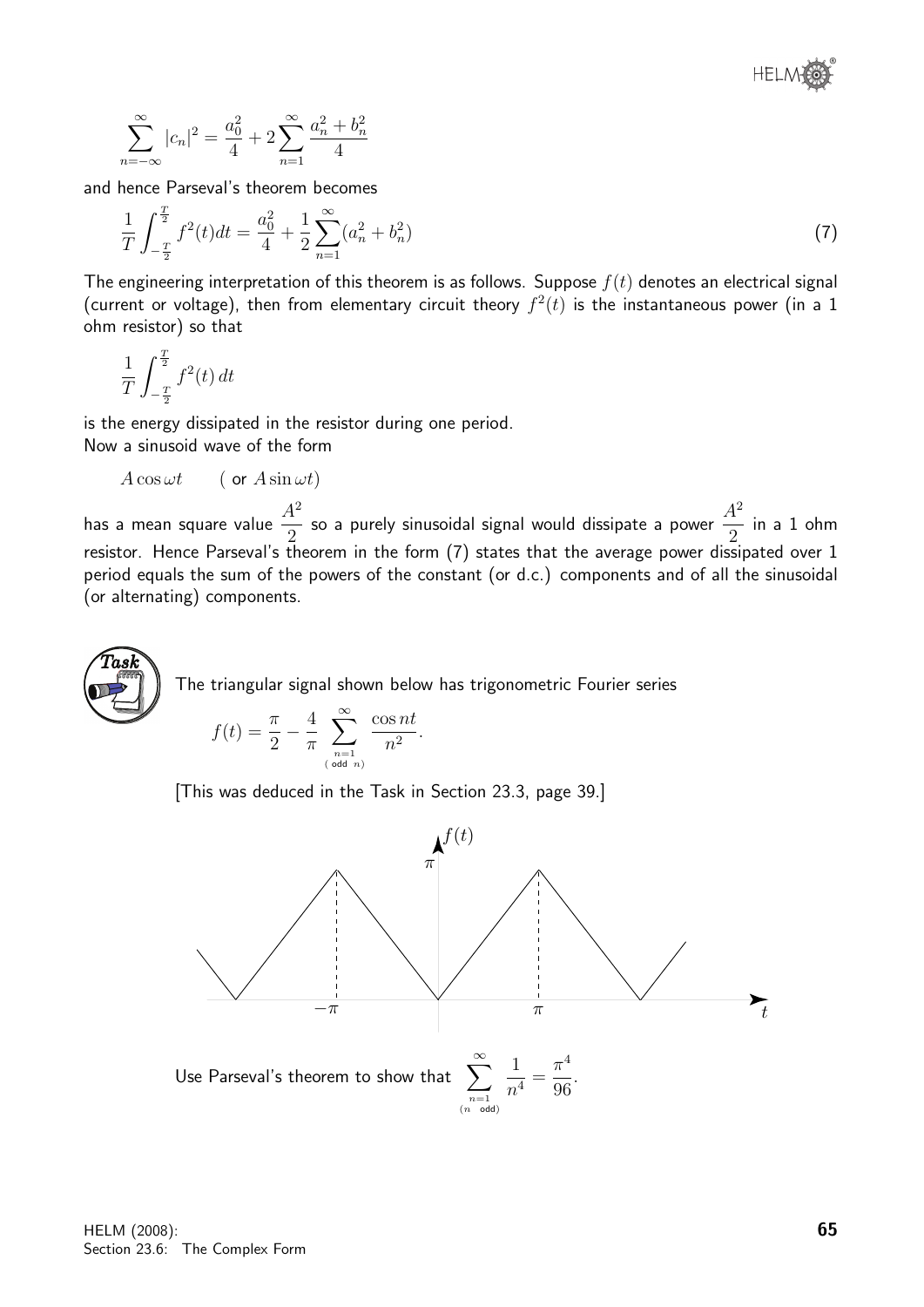First, identify  $a_0$ ,  $a_n$  and  $b_n$  for this situation and write down the definition of  $f(t)$  for this case:

## Your solution

Answer We have  $\frac{a_0}{2}$ 2 = π 2  $a_n =$  $\sqrt{ }$  $\int$  $\overline{\mathcal{L}}$  $-\frac{4}{2}$  $\frac{1}{n^2 \pi}$   $n = 1, 3, 5, \ldots$ 0  $n = 2, 4, 6, \ldots$  $b_n = 0$   $n = 1, 2, 3, 4, ...$ Also  $f(t) = |t|$   $-\pi < t < \pi$  $f(t + 2\pi) = f(t)$ 

Now evaluate the integral on the left hand side of Parseval's theorem and hence complete the problem:

Your solution